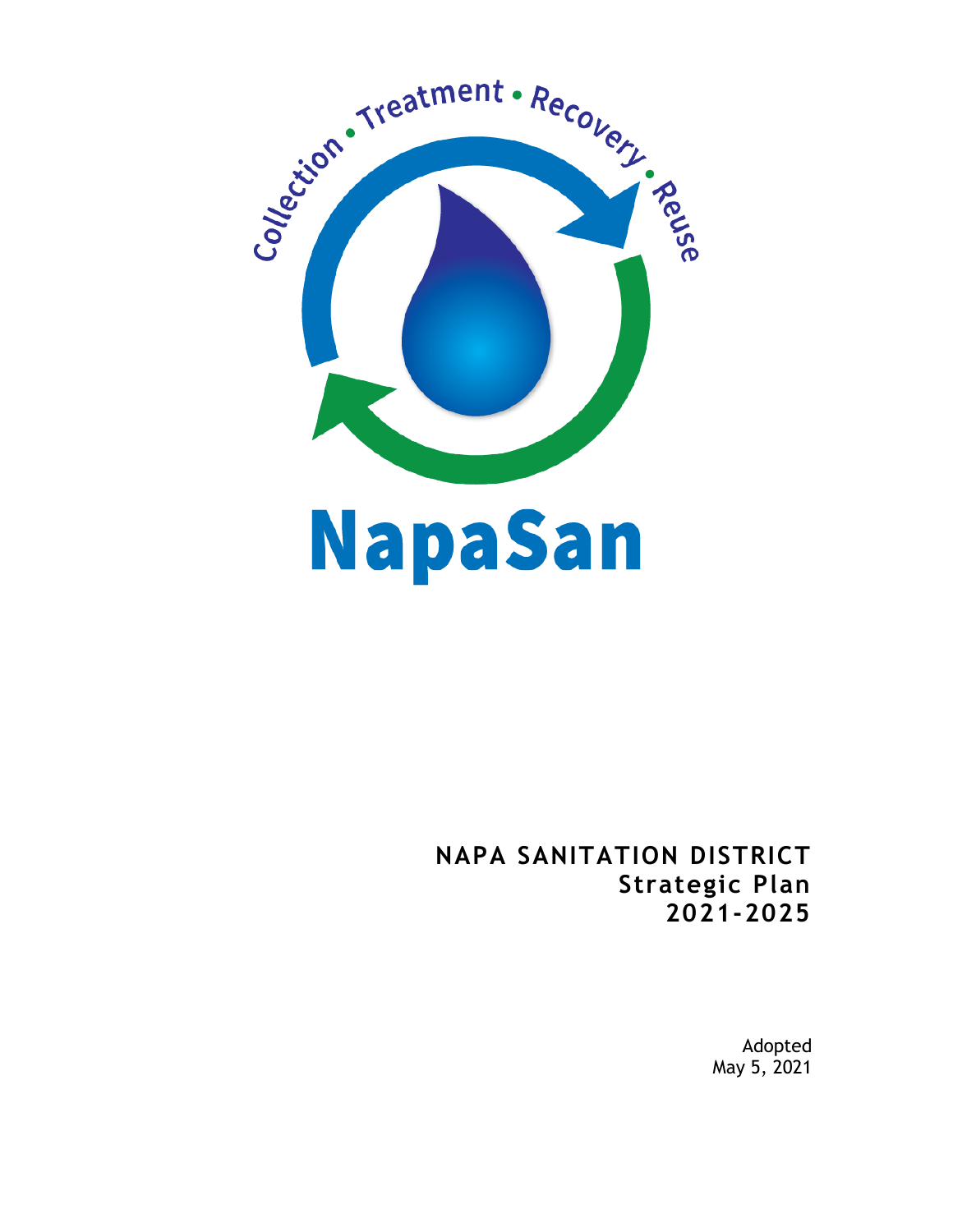## **Napa Sanitation District Strategic Plan Table of Contents**

| $\mathsf{L}$   |                                                                                               |                                                                         |  |
|----------------|-----------------------------------------------------------------------------------------------|-------------------------------------------------------------------------|--|
| $\mathbb{I}$ . |                                                                                               |                                                                         |  |
| III.           |                                                                                               |                                                                         |  |
| IV.            |                                                                                               |                                                                         |  |
| V.             |                                                                                               |                                                                         |  |
|                | Goal One:<br>Goal Two:<br>Goal Three:<br>Goal Four:<br>Goal Five:<br>Goal Six:<br>Goal Seven: | Operational Optimization  14<br>Community Outreach and Communications18 |  |
| VI.            |                                                                                               |                                                                         |  |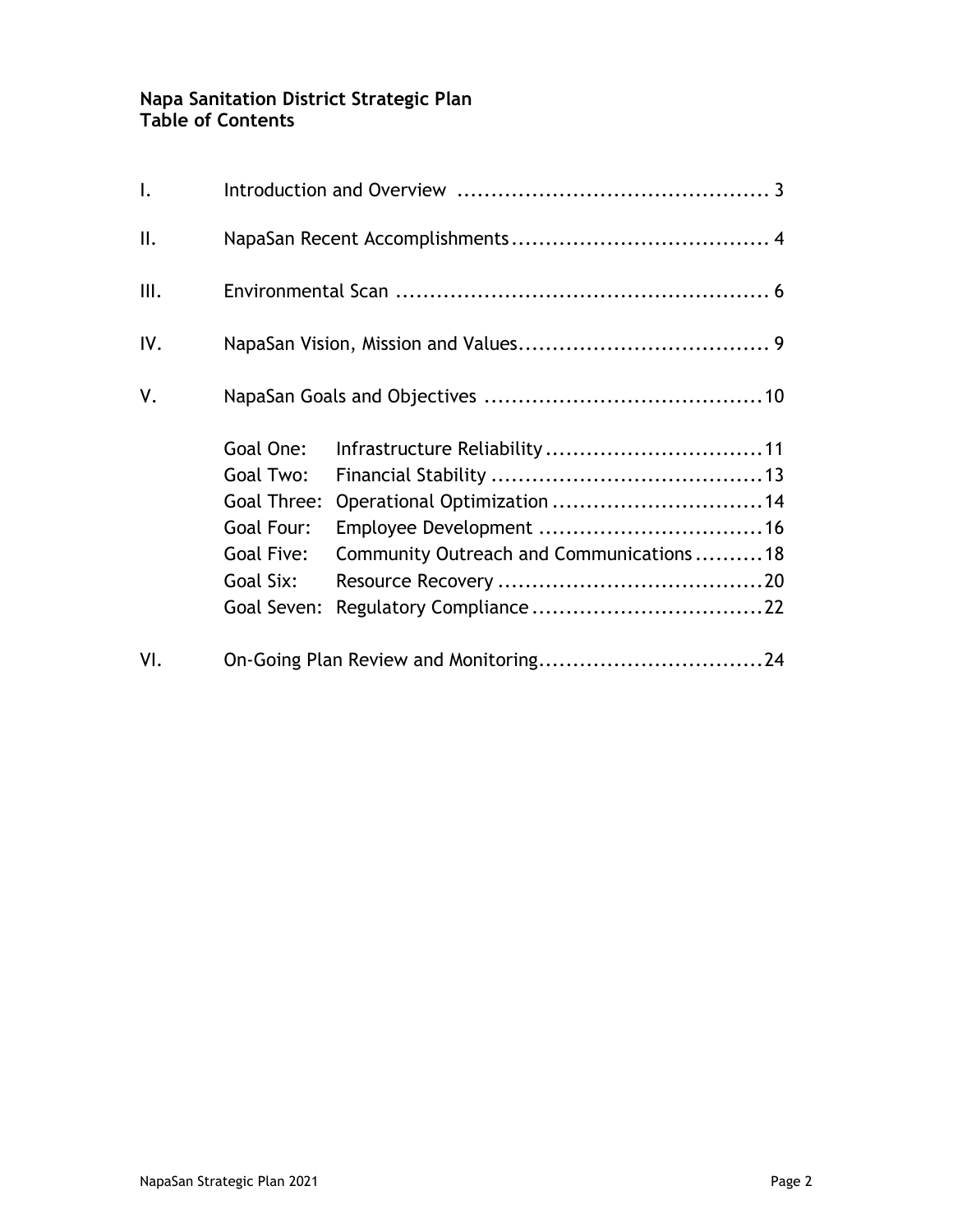## **I. Introduction and Overview**

The purpose of the Strategic Plan is to describe the goals, objectives and priorities of the Napa Sanitation District (NapaSan).

The Strategic Plan reflects the direction, insights and expertise of NapaSan Board of Directors and NapaSan staff.

NapaSan strategic planning began in 2008 with work sessions involving the Board of Directors and Department heads. Subsequent Board of Directors work sessions in March 2011, March 2013, March 2015, March 2017, April 2019 and most recently in April 2021 provided the forum to review and critically evaluate key components of the "Planning Guide" adopted by the Board in 2009, including the environmental scan, the mission and vision statements, strategic goals and objectives, and priority projects and programs. In this 2021 plan update we continue the method of engagement with our staff and other key stakeholders, engaging the support of our outside facilitator Dr. Larry Bienati of the Bienati Consulting Group, Inc.

This document represents the culmination of these planning activities and discussions and provides the overall strategic direction for the Napa Sanitation District.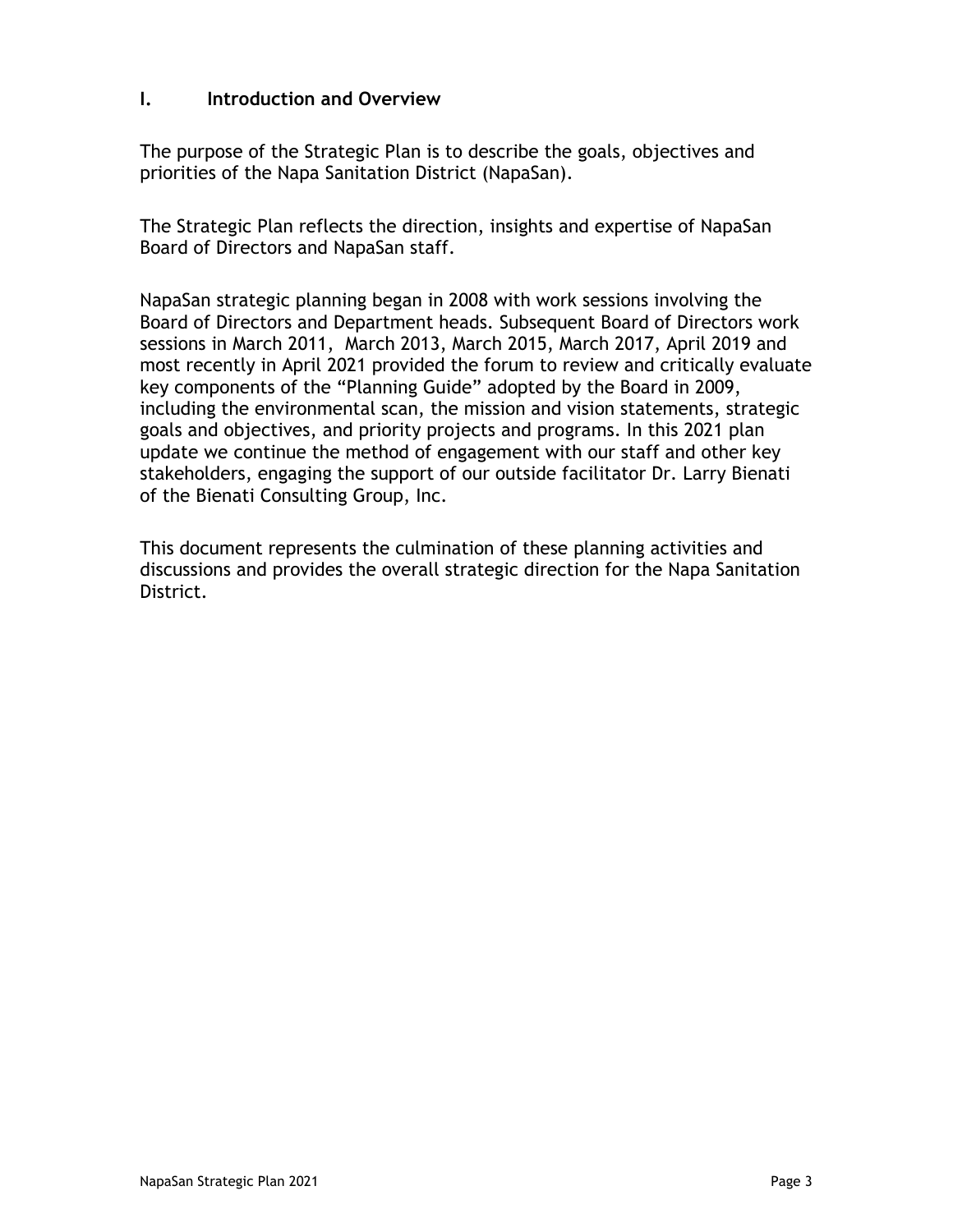## **II.** NapaSan Accomplishments from 2019 Strategic Plan

Since the last update of NapaSan's Strategic Plan in 2019, NapaSan has made strong progress towards achieving Board priorities. Construction projects are on schedule, policy direction has been provided, and NapaSan remains on solid financial footing. Directors specifically noted accomplishments with recycled water expansion, reduction of Inflow and Infiltration (I&I) in the collection system, administration of the communication and outreach program, and completion of the rate study and Prop 218 rate hearing.

Specific achievements during the last two years include:

- **Completion of a number of key projects** identified in the previous NapaSan Strategic Plan including MST recycled water truck fill station and sewer rehabilitation projects to meet the 2% annual replacement goal.
- **EXP** Completion of the Sewer Service Charge Study, communication and outreach of the proposed rate modifications, and finalizing the Prop 218 process to modify the rates including implementation of a more equitable rate structure.
- Initiation of the NPDES permit renewal process with the Regional Water Quality Control Board including submittal of the application documents.
- The continued implementation of the asset management program including development of the computerized maintenance management system (CMMS) and population of the asset register.
- Completion of the SCADA Master Plan and the Collection System Master Plan. The Treatment Plant Master Plan is underway.
- **Increased recycled water distribution to new customers in LCWD and MST.**
- **Collaboration with the City of Napa and other Napa County water agencies** on the Drought Contingency Plan.
- **Upgrade of Standard and Poors Credit Rating to AA+.**
- **Completion of the employee contract negotiations of a four-year contract.**

NapaSan staff also noted the improved efficiencies in overall NapaSan operations which were achieved or those which are in-process including:

 **Construction of the Browns Valley Trunk and West Napa Pump Station projects –** The construction of these key projects started in the spring of 2020 and are expected to be completed in the fall of 2021.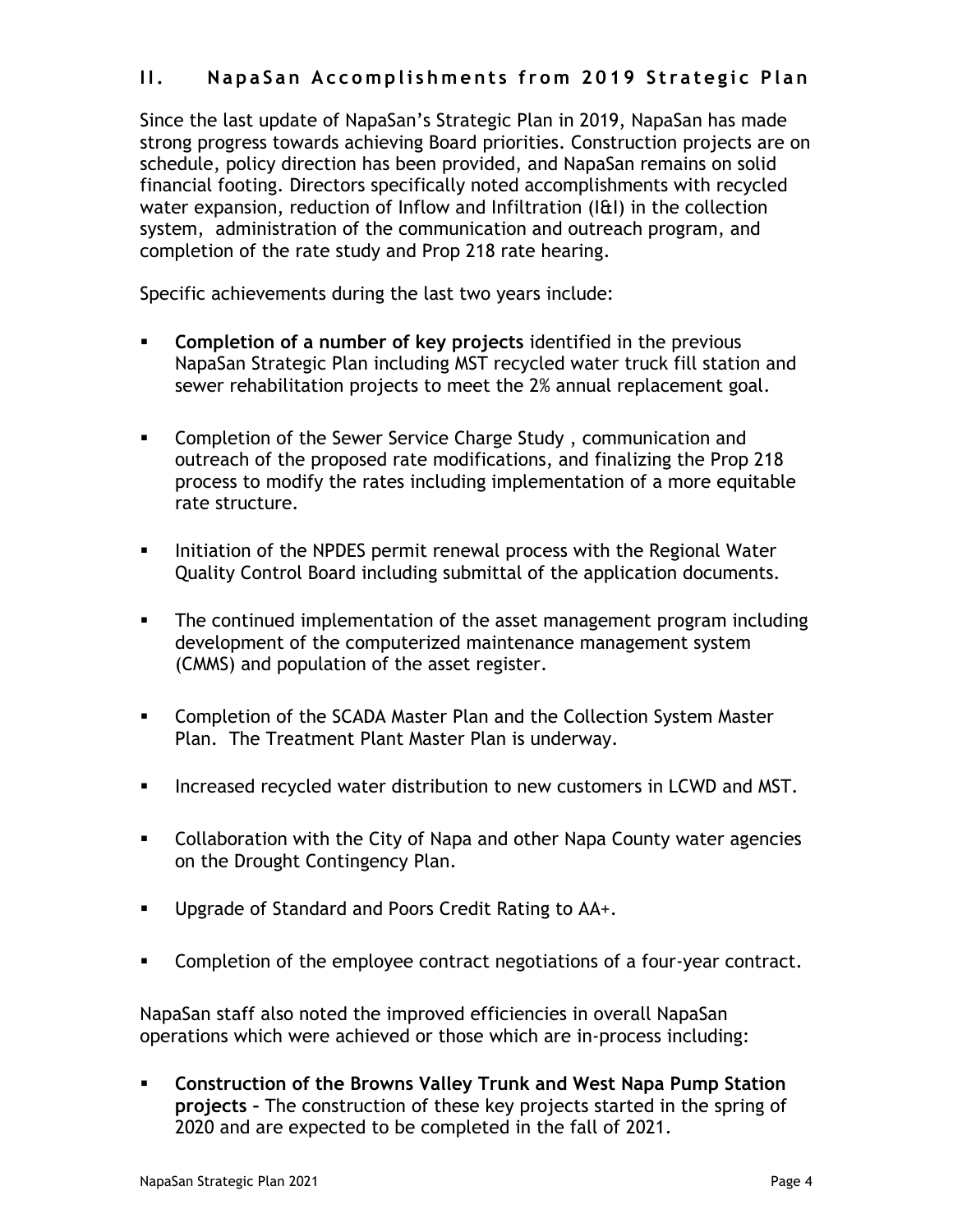**Revenues from Land Leases –** The lease of the Somky Ranch and lease of land to Eagle Vines Golf Course has generated significant revenues for NapaSan to fund its Low Income Assistance Program for sewer service charges.

Overall Board and staff members believe that much was accomplished during the last two years in accordance with the priorities set forward in the 2019 NapaSan Strategic Plan. Moreover, in light of the Pandemic challenges that occurred in March 2020, the staff continued to maintain its focus in delivering on our mission in service to our ratepayers.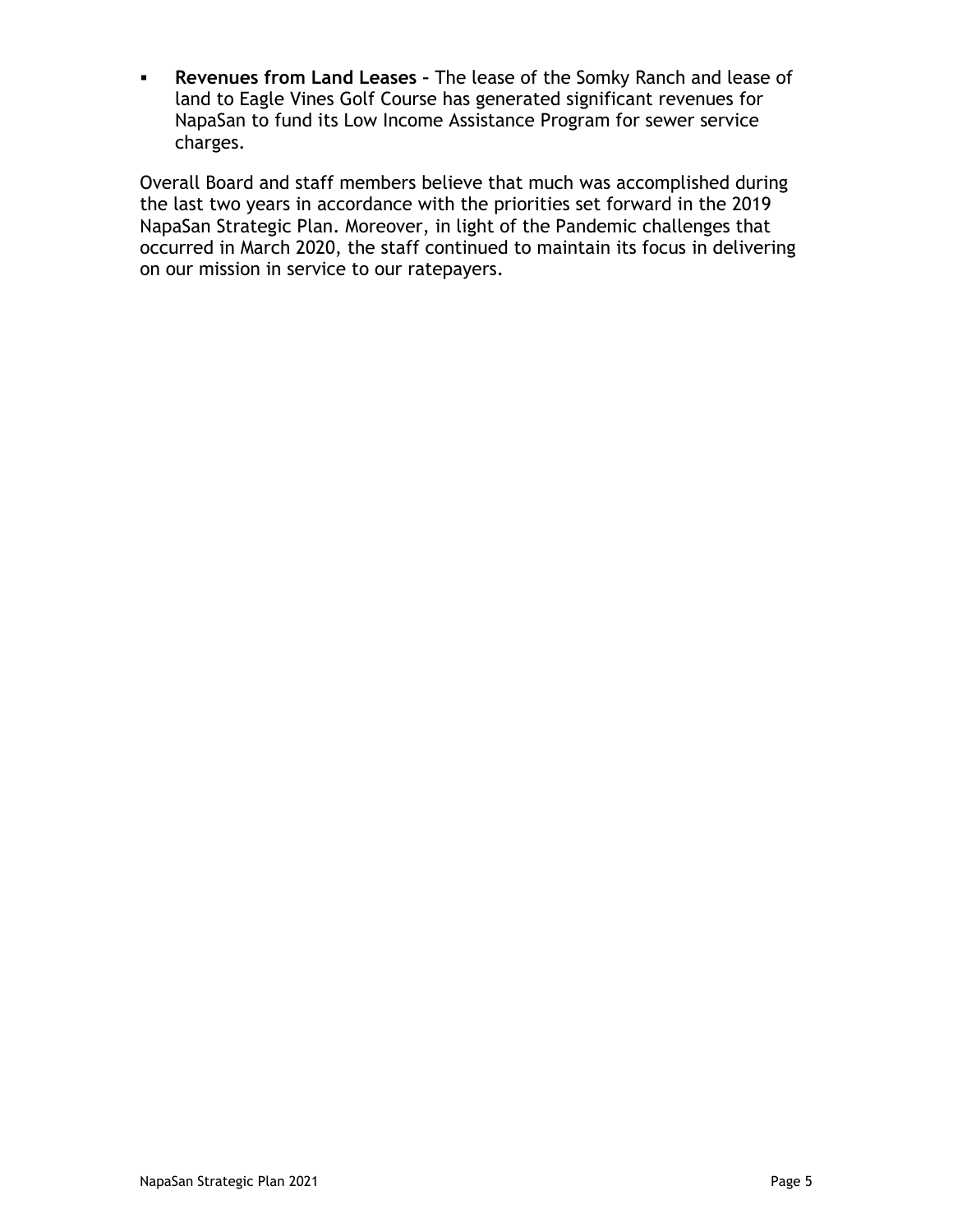## **III. Environmental Scan**

## **CURRENT TRENDS, CHALLENGES AND OPPORTUNITIES**

Board members and other stakeholders identified a myriad of issues, challenges and opportunities facing NapaSan as it looks to the future. This section includes items identified in the course of the Board Strategic Planning sessions since 2011.

## **Wastewater Treatment System**

- Monitoring and addressing new system requirements related to discharge limitations
- Recognizing and understanding treatment plant vulnerabilities, determining the level of acceptable risk and developing contingency plans and appropriate messages and responses
- Maintaining and replacing aging sewer infrastructure Maintaining the high rates of beneficial reuse
- Maintaining compliance with all environmental regulations
- Understanding the potential impact of Constituents of Emerging Concern (CECs), such as endocrine disrupters, on the treatment process and potential regulatory requirements
- **Implementing long-term system master plans**

#### **NapaSan Recycled Water Services**

- **Increasing demand for recycled water**
- **Expanding use of recycled water**
- **EXEC** Change in regulatory restrictions
- Evaluating the allocation of water in the recycled water program
- Expanding recycled water delivery in the Milliken-Sarco-Tulocay (MST) and Los Carneros Water District (LCWD) areas

## **Customer Service**

- **Providing excellent, responsive customer service**
- **Providing excellent and timely plan checking services**
- Developing and promoting "business friendly" policies and practices
- Understanding our ongoing role as water "purveyor"

#### **Resource Stewardship and Efficiencies**

- An increasing focus by regulators and customers on water quality and nutrient removal
- Continuing to evaluate opportunities for waste as a resource
- Continuing development of cost-effective energy production
- Maximizing energy efficiency and conservation
- Exploring opportunities to utilize renewable energy sources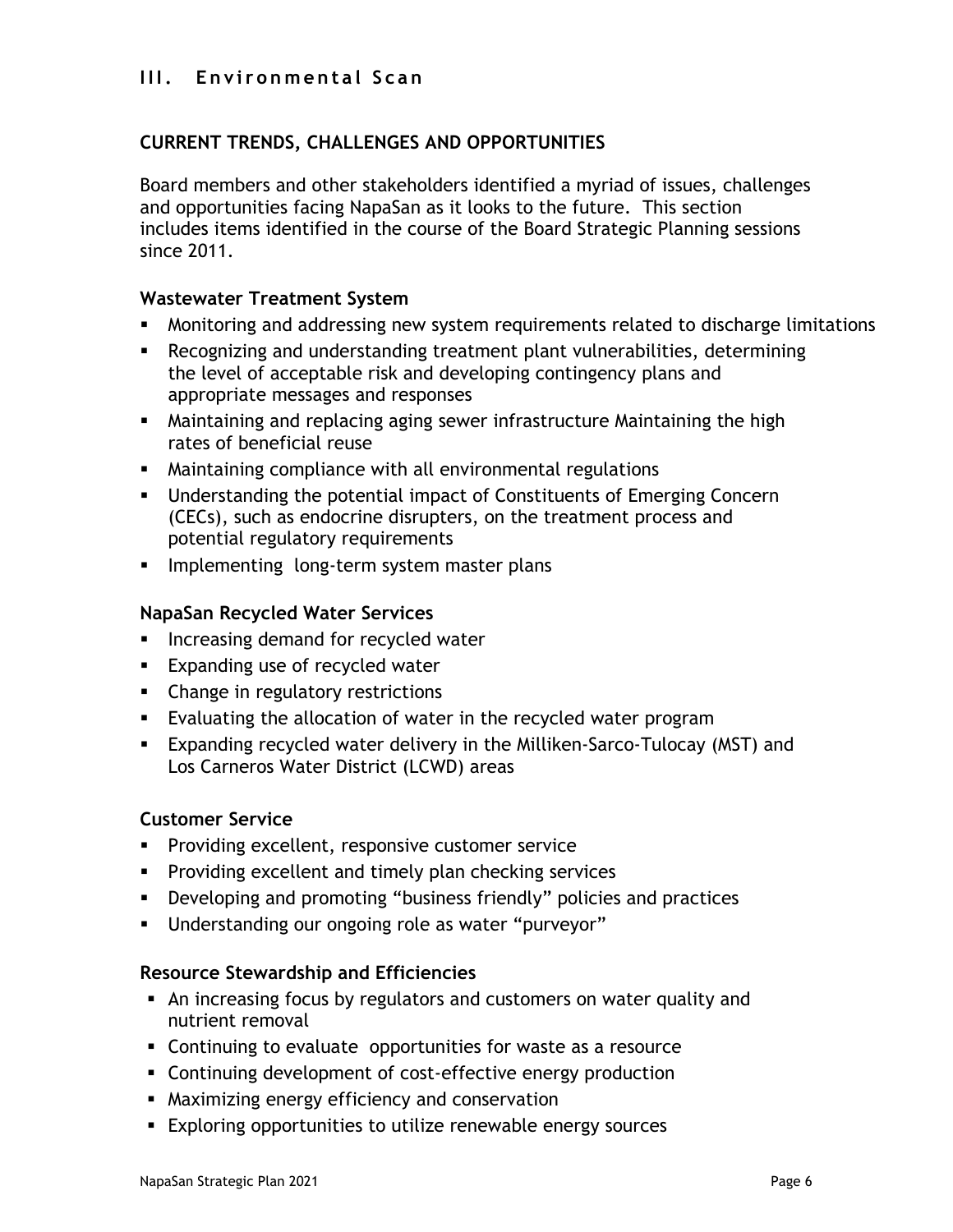## **Facilities and Operations**

- Continuing impact of technology on NapaSan operations and evaluate potential threats cyber-attacks to our systems
- **Enhancing the District's resiliency plan and preparedness**
- Meeting all regulatory standards now and in the future
- Considering the potential impact of rising sea levels on NapaSan operations, such as the impact on pond levees, sewer assets adjacent to the river and creeks, salt water I&I intrusion, and the impacts of drought and larger storm events on the Collection System, treatment process and recycled water quality.

## **Human Resources and Employee Development**

- Expanding the existing succession plan and having the back-up staff and potential new leaders in place who are cross-trained and ready to take on new assignments if necessary
- Attracting and recruiting the right skilled people
- Maintaining an emphasis on workplace safety
- Maintaining good labor and management relations

## **Organization, Budget and Finance**

- Maintaining a solid financial footing (currently have a AA+ rating)
- Managing the conflict between political process and financial stability
- Balancing current rates against future needs (affordability issues)
- **Keeping costs under control**
- **IMPLEMENTIME NEW FEST UPS IS EXAMORED FEEDER** implementing new residential search incorportate usage categories (single family residence (SFR), apartment, condo, accessory dwelling units (ADU))
- Assess possibilities for affordable housing assistance
- Analyze long term liabilities for retirement (pension) and medical expenses (OPEB) and implement strategies for managing
- Evaluate and expand existing partnerships with other agencies in areas of capital improvements, education, outreach, operations and administration
- **Setting clear priorities**
- Acquiring the data and information needed to make sound decisions with regard to future capital projects
- Advocating for sound policies at the regional, state and federal levels

## **Public Engagement, Attitudes and Perception**

- Implementing a proactive approach to community outreach
- Developing key messages for NapaSan and our value proposition in what we do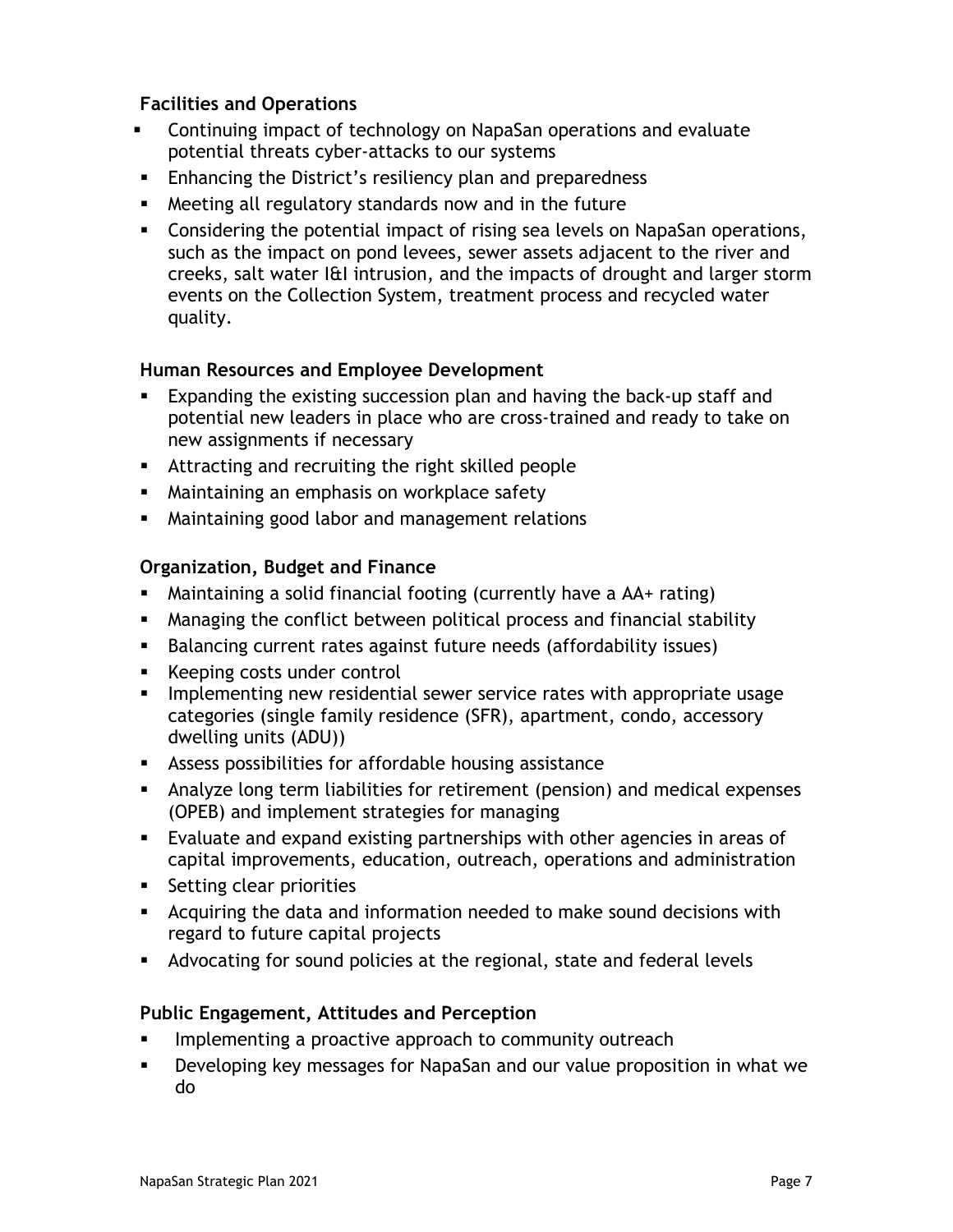- Clearly communicating complex topics including the establishment of service and rate setting
- Continuing need to make all aspects of NapaSan transparent to the public

## **NAPASAN CONSTITUENCIES AND CUSTOMERS**

The Board identified NapaSan's core stakeholders and broadly discussed their importance and the role they play in NapaSan decision-making and operations.

| <b>Stakeholders</b>  | Stakeholder Needs and | <b>Stakeholder</b>                        |
|----------------------|-----------------------|-------------------------------------------|
|                      | <b>Expectations</b>   | <b>Contributions</b>                      |
| A. Regulators        | Regulatory compliance | Regulatory requirements<br>and guidelines |
| <b>B.</b> Ratepayers | Fair, equitable rates | Fees, service level                       |
|                      | and transparency      | requests, public                          |
|                      |                       | meeting comments                          |
| C. Agencies          | Collaboration and     | Technical information                     |
|                      | partnership           | and support,                              |
|                      |                       | administrative services                   |
| D. Policy-Makers     | Top performance and   | Policy direction                          |
|                      | transparency          |                                           |
| E. NapaSan Employees | Tools and resources   | Customer service,                         |
|                      |                       | executing on strategic                    |
|                      |                       | plan                                      |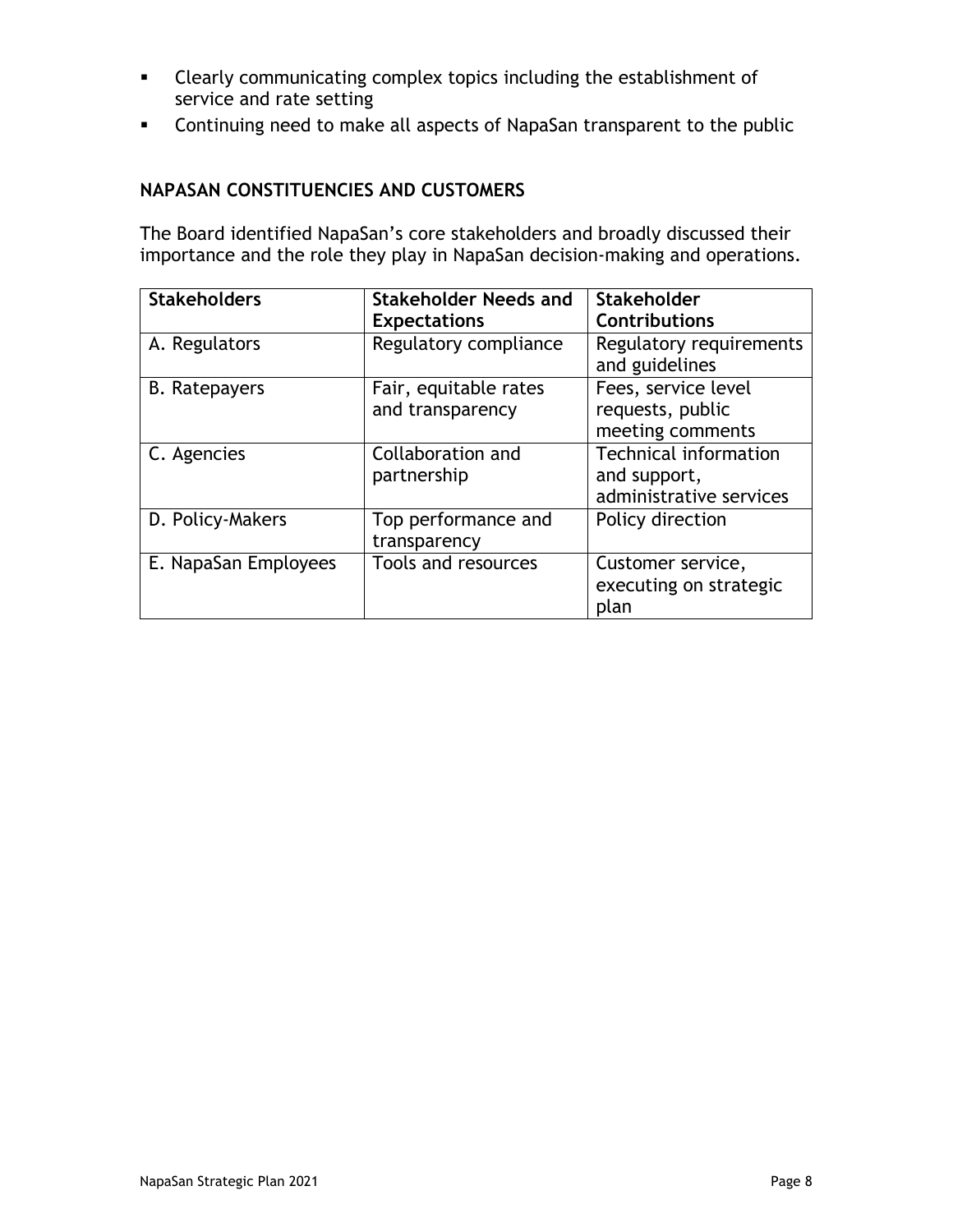## **I V . NapaSan V ision and Mission Statements**

## **Vision Statement**

NapaSan will provide reliable service to its customers in its management of Napa's critical water resources, manage risks intelligently and will remain in full compliance with all applicable regulations while anticipating and preparing for the future.

## **Mission Statement**

The **mission of NapaSan** is to collect, treat, beneficially reuse and dispose of wastewater in an effective and fiscally responsible manner that respects the environment, maintains the public's health and meets or exceeds all local, state and federal regulations.

#### **Values**

NapaSan staff and Board members adhere to a set of core values in all aspects of operations:

- Safety
- Fiscal Responsibility
- Manage Risks Intelligently
- Environmental Stewardship
- Quality Customer Service
- Collaboration
- Transparency
- Pragmatism
- Professional Excellence
- Fairness
- Innovation
- Inclusivity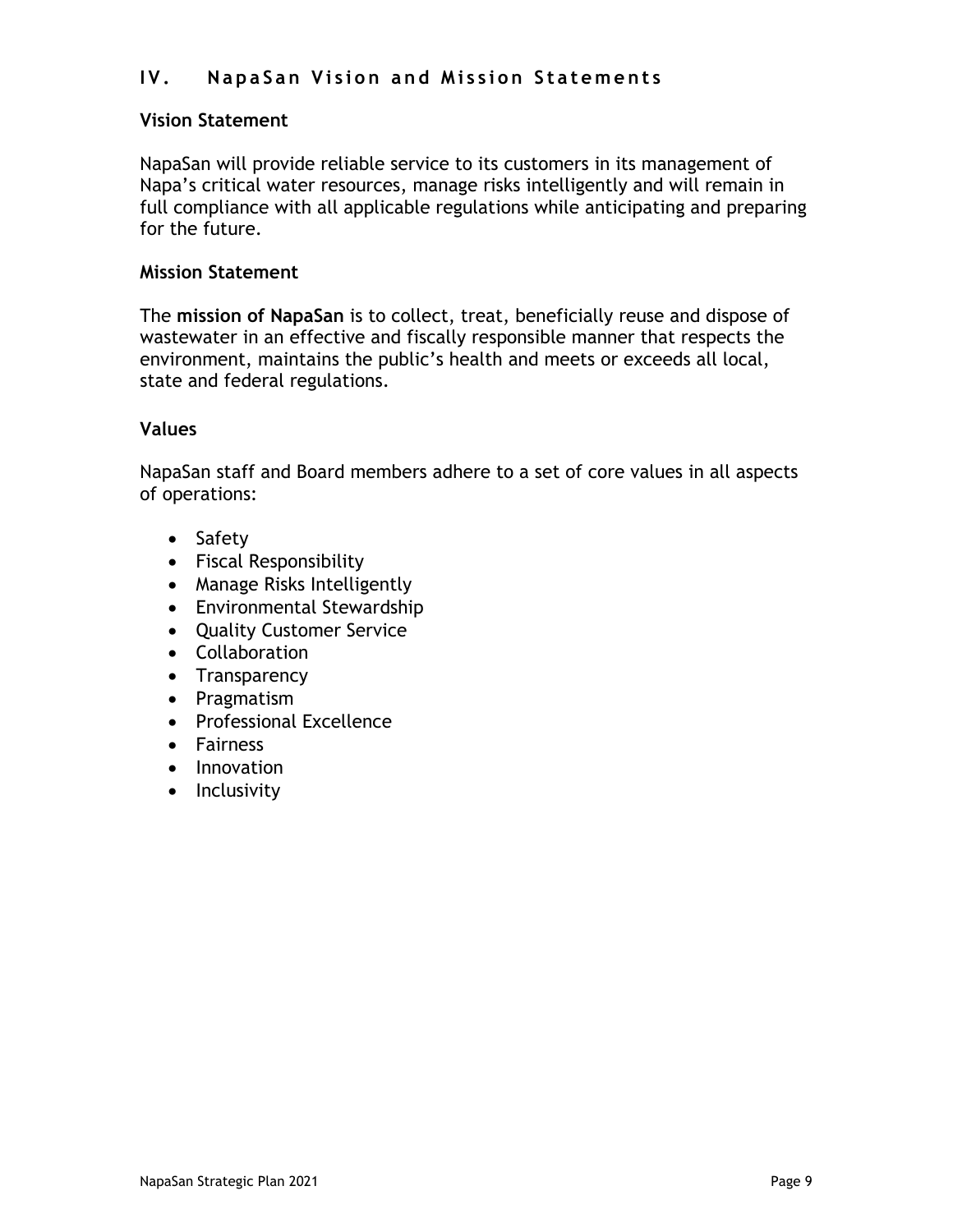## **V . NapaSan Goals and Objectives**

The NapaSan Strategic Plan is organized according to seven major goal areas:

| Goal One:   | Infrastructure Reliability                   |
|-------------|----------------------------------------------|
| Goal Two:   | <b>Financial Stability</b>                   |
| Goal Three: | Operational Optimization                     |
| Goal Four:  | Employee Development                         |
| Goal Five:  | <b>Community Outreach and Communications</b> |
| Goal Six:   | <b>Resource Recovery</b>                     |
| Goal Seven: | <b>Regulatory Compliance</b>                 |

The goal areas represent Board members' overall top priorities. Within each goal area, Board members and operational staff identified their top priority strategies and resulting projects and programs which are summarized on the following pages.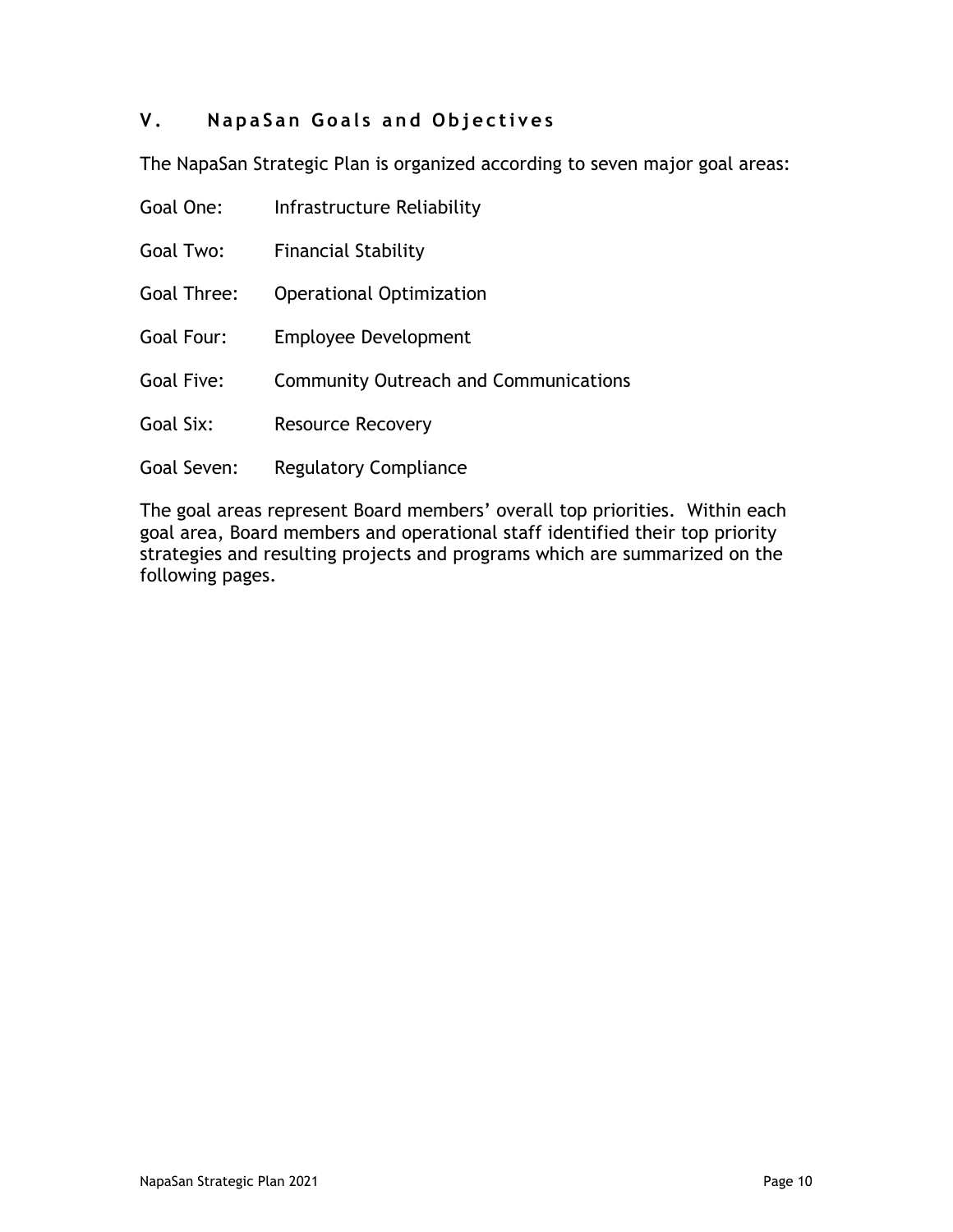## **GOAL ONE: INFRASTRUCTURE RELIABILITY**

## *Build, maintain and operate a cost-effective and reliable wastewater treatment system for the NapaSan service area.*

Systematic replacement of NapaSan's aging infrastructure is priority number one. A long term capital facilities plan is needed, drawing on accurate information about current facility conditions and projections of future service area needs in five, ten or more years from now. NapaSan **must ensure that treatment capacity will be in place to address current and projected future business and residential capacity needs.** 

The District Board established the following key objectives:

## **1A. Strive to replace and rehabilitate at least 2% of sewers annually, and preferably higher, with a focus on reducing Inflow & Infiltration**

Continue recent achievements to average at least 2.0% replacement or rehabilitation of sewers, focusing on those basins with significant inflow and infiltration of stormwater and groundwater, with the desired goal of a higher replacement rate if possible. Consider condition of pipe, risk analysis, road paving schedules, and salinity of infiltration (for chlorides issue) as additional factors in prioritization.

#### Timeframe:

Staff will report to the Board at the end of each year's replacement and rehabilitation project on progress toward the 2% goal. Staff will report annually, by September 30th of each year, on the  $I \oplus I$  I flow monitoring results.

## **1B. Continue to Implement the Asset Management program**

Asset Management will help NapaSan to be proactive in addressing the management of its collection system, plant and recycled water infrastructure. It will result in better prioritization of projects and reduced costs by predicting the most cost effective timing for asset maintenance, renewal and replacement.

#### Timeframe:

Annually update the Board on the status of Asset Management implementation, progress of the program, and confirmation of strategic direction by August 31 of each year.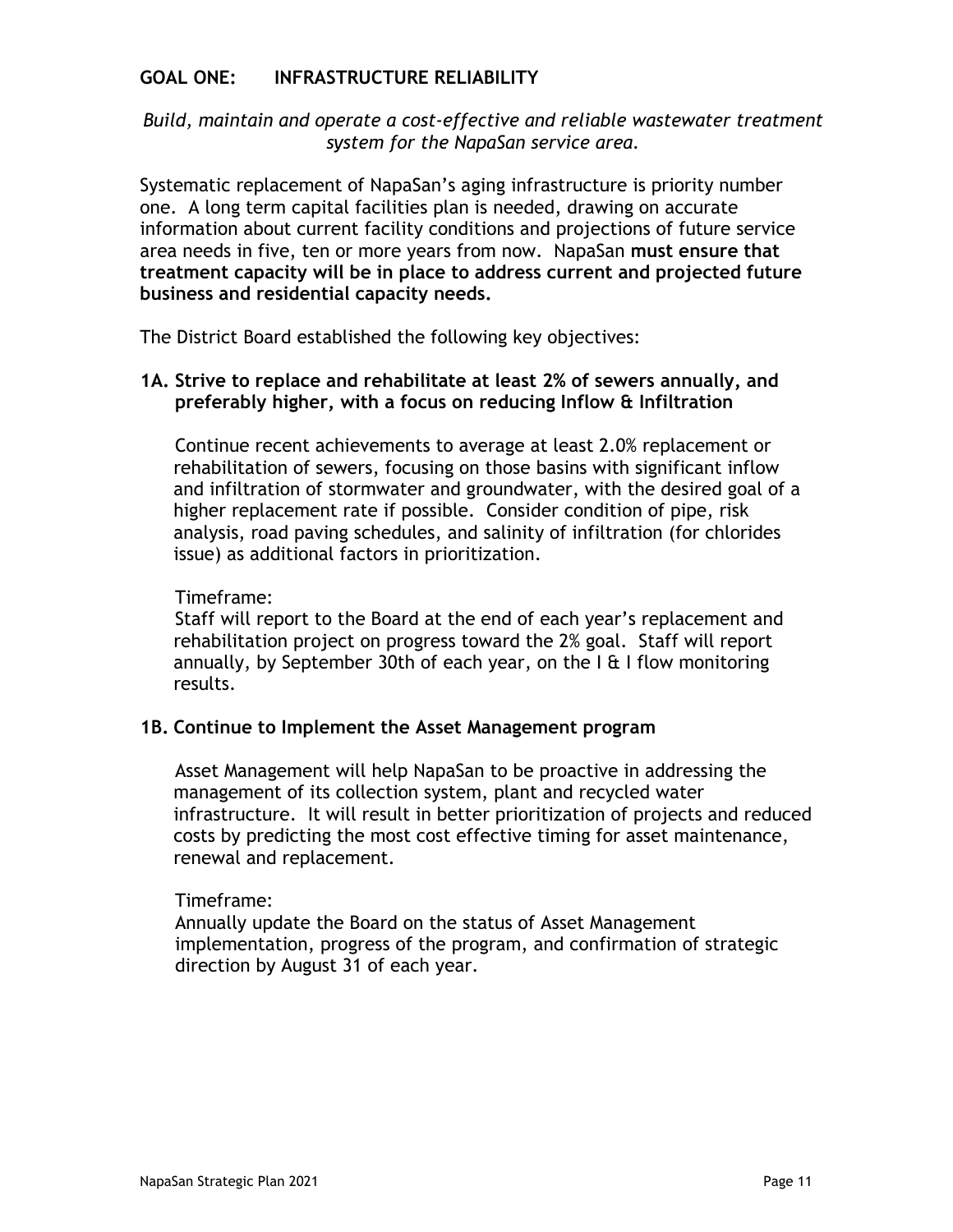## **1C. Complete construction of the Browns Valley Trunk and West Napa Pump Station projects**

This is a significant project in the 10-year Capital Improvement Plan.

Timeframe: Construction completion anticipated in December 2021.

## **1D. Update the Treatment Plant Master Plan**

The Treatment Plant Master Plan (TPMP) analysis started in 2020 and will be updated to align with the recently completed Collection System Master Plan and address both capacity issues and anticipated changes in the regulatory environment.

Timeframe: Complete TPMP by March 31, 2022.

## **1E. Study whether to implement a Private Lateral Program**

Study the benefits to NapaSan of developing a private lateral program for the reduction of inflow and infiltration (I&I). Complete pilot projects with flow monitoring following in the winter months. Then develop policy options for Board consideration.

## Timeframe:

First four pilot projects are completed, with flow monitoring results for the first three. Complete flow monitoring for fourth pilot by September 30, 2022. Complete fifth and sixth pilot projects in summer 2022 and summer 2023, with flow monitoring completed spring 2024. Develop policy options, including cost analysis and program design options, for Board consideration by December 31, 2024.

## **1F. Rehabilitation of the 66-inch Trunk Main**

This is a significant project in the 10-year Capital Improvement Program. Construction of the first phase of the project (Kaiser Road to IPS) is expected to be completed in 2021. Staff will continue to evaluate the condition of existing pipe within the second phase of the project (Imola Ave to Kaiser Road) and schedule design and construction when needed. The second phase is outside the timeline of this four-year Strategic Plan.

## Timeframe:

Complete construction of the first phase of the project (Kaiser Road to IPS) by December 31, 2021.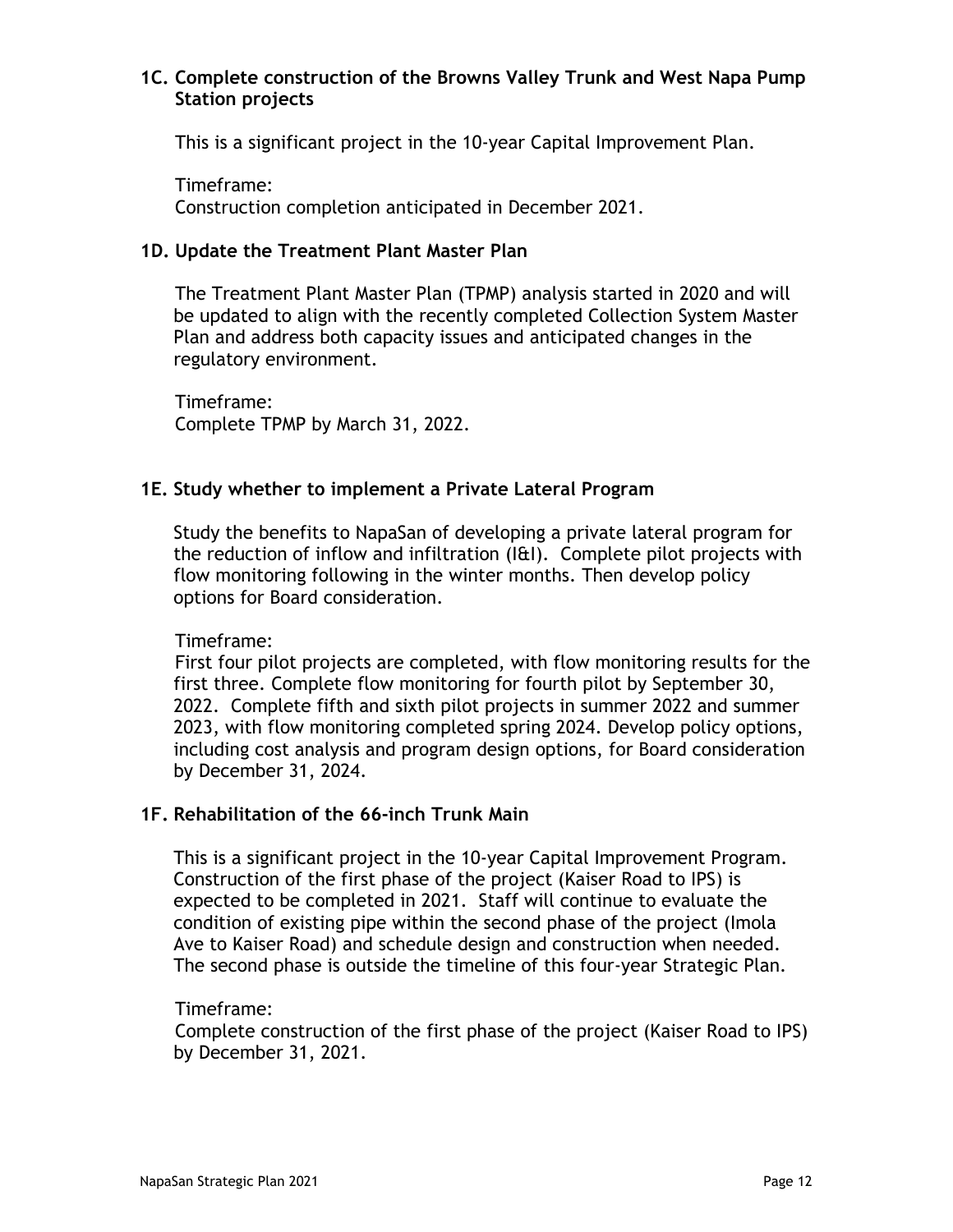## **GOAL TWO: FINANCIAL STABILITY**

*Ensure adequate fiscal resources to fulfill NapaSan's mission.*

The District Board has a fiduciary responsibility to ensure that adequate financial resources are in place to operate NapaSan and carry out its mission, and that those resources are used efficiently.

The District Board established the following key objectives:

## **2A. Update NapaSan's Sewer Service Charge Rate Study in anticipation of the Prop 218 Hearing and Rate Setting Process in Spring 2026.**

The study should evaluate the current model for sewer service charges, and make recommendations regarding the rate structure, cost of service and calculated rates based on the current level of service, as articulated in the Ten-Year Financial Plan and Ten-Year Capital Improvement Plan.

The study should have significant and meaningful public outreach and stakeholder input built into the information gathering and policy option development process.

#### Timeframe:

Present scope of work for the study and associated outreach campaign to the Board by December 31, 2024. Completion of the study and associated outreach prior to the Prop. 218 hearing in March 2026.

## **2B. Continue efforts to develop non-rate/non-fee revenues through the development of land leases.**

NapaSan owns properties that are currently being leased and/or are available for non-district usage for revenue generation. The Board has provided direction to staff on strategies to convert these properties into revenue streams. Staff will implement the direction provided by the Board.

#### Timeframe:

Ongoing. Discussions with Lands Committee and/or Board of Directors on progress, as appropriate.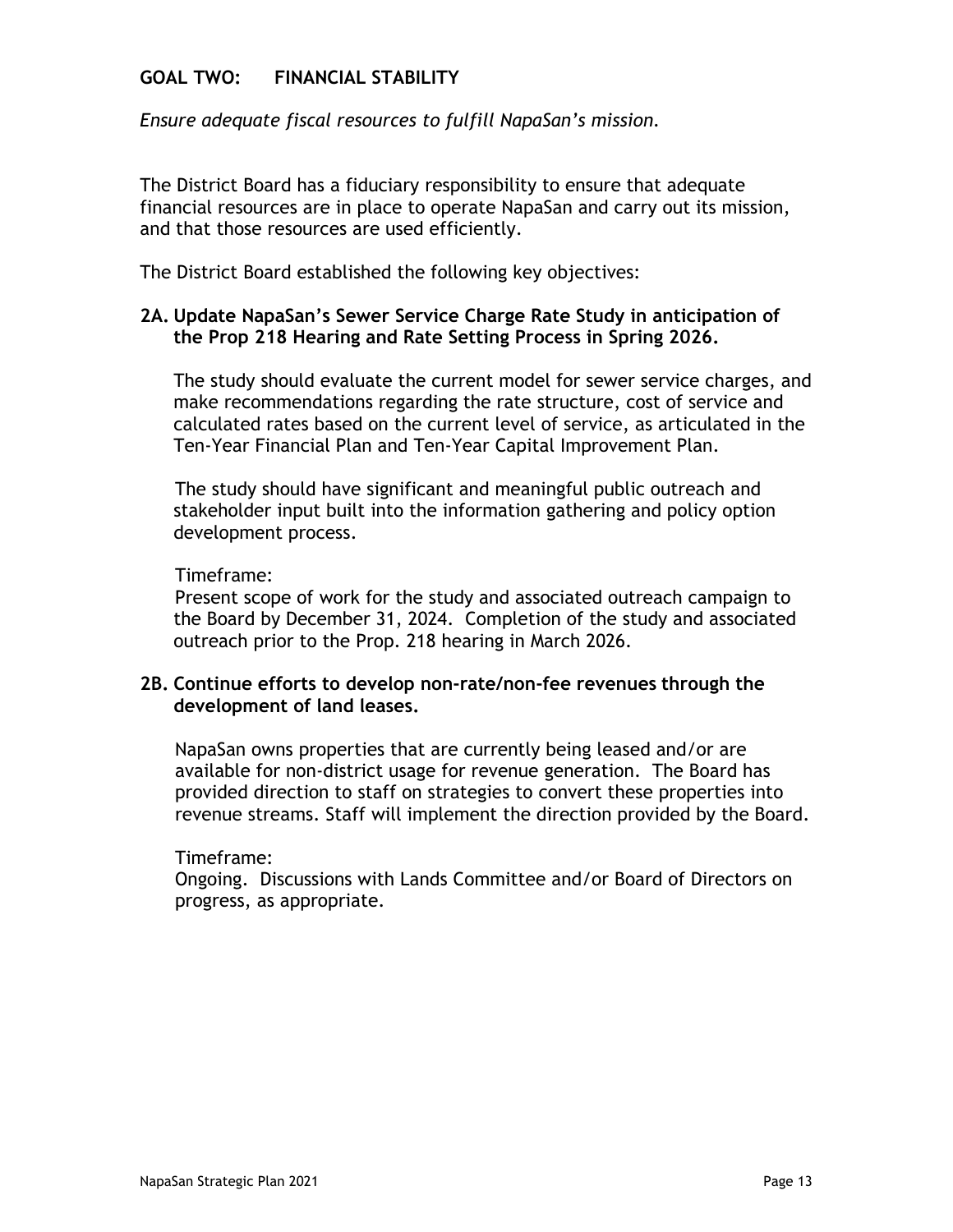## **GOAL THREE: OPERATIONAL OPTIMIZATION**

*Implement and maintain effective and efficient operational practices.*

The District Board wants to operate NapaSan at or above best practices, utilizing proven technology. Customers, ratepayers and internal staff all deserve high quality service through efficient use of our resources.

The District Board established the following key objectives:

### **3A. Continue to work with local partners on projects or programs that result in efficiencies and cost savings for our ratepayers and the community we serve.**

NapaSan currently outsources administrative services to Napa County, including Accounting (payroll, accounts payable, accounts receivable, general ledger, software maintenance), Human Resources (benefits administration, HRIS), Information Technology (desktop, network, database management, printer servers, website), and Treasury (property assessment collection, cash investment, banking).

NapaSan also successfully partners with the County and with the City of Napa on many different projects and programs. These include coordination of projects with road paving schedules, combined capital projects, combined outreach and educational programs, integrated emergency management, and others.

Direction is to continue to partner in ways that reduce costs, increase efficiencies, or enhance services to the public.

#### Timeframe:

This is a continuous process improvement goal expected to continue beyond the timeframe of this strategic plan. Staff will report to the Board in the Quarterly Reports on activities and accomplishments under this objective.

## **3B. Enhance NapaSan's plans and training associated with resiliency, disaster mitigation and disaster recovery**

NapaSan should continue to improve the operational resiliency of the system, particularly in the treatment plant. Focus on continuity of service provision during and after emergencies and/or disaster events. This includes implementation of SCADA projects, coordination of NapaSan's emergency communications system with the city and county's emergency management system, participation as an active partner in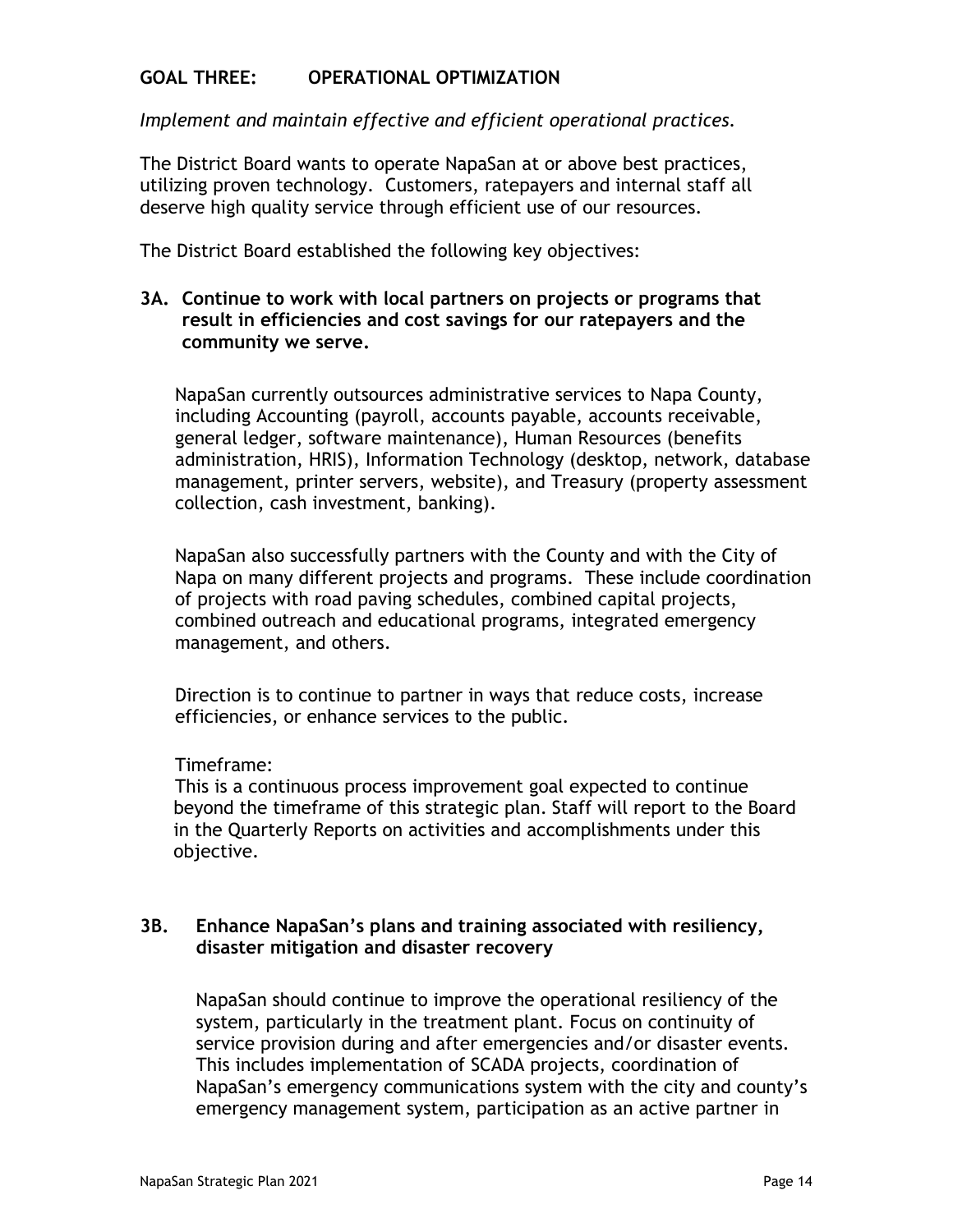the County's Hazard Mitigation Plan, and participation in specific trainings on the activation of these plans.

Timeframe:

Ongoing training. Ongoing coordination with Napa County emergency planning team.

## **3C. Evaluate and study the potential impacts of sea/river level rise, prolonged drought and increased winter storm intensity to NapaSan's current and future operations.**

Increases to the river level could have significant impacts to NapaSan's ability to hold and treat wastewater in its pond system and throughout the treatment plant. Drought and increased storm intensity also can significantly impact the collection system, the treatment plant, and the demand/supply/quality of recycled water.

Activities include partnering with the City of Napa on the Drought Contingency Plan and continuing participation in regional partnerships such as the Bay Area Climate Adaptation Network (BayCAN), as appropriate.

NapaSan should conduct a study to evaluate the impacts of climate change on operations, programs, and facilities.

#### Timeframe:

This is a continuous objective expected to continue beyond the timeframe of this strategic plan. Staff will report to the Board on the progress, findings and outcome of the Drought Contingency Plan as appropriate. Prepare a climate change plan by June 30, 2022.

#### **3D. Continue to study the expansion of accepting and treating winery waste through alternative methods.**

NapaSan staff will continue to receive winery waste on a limited basis through alternative methods, such as directly into the day storage tank or digester, to study the impacts to treatment. Successful methods will be evaluated for applicability at a larger scale, while including analysis regarding service costs and the economic market. NapaSan staff will continue to monitor the need to accept winery waste beyond current levels.

## Timeframe:

This is a continuous objective expected to continue beyond the timeframe of this strategic plan. Updates will be provided to the Board as appropriate by October 31 annually on the status of service need, NapaSan's response to the service need, and the response to the service need provided by others.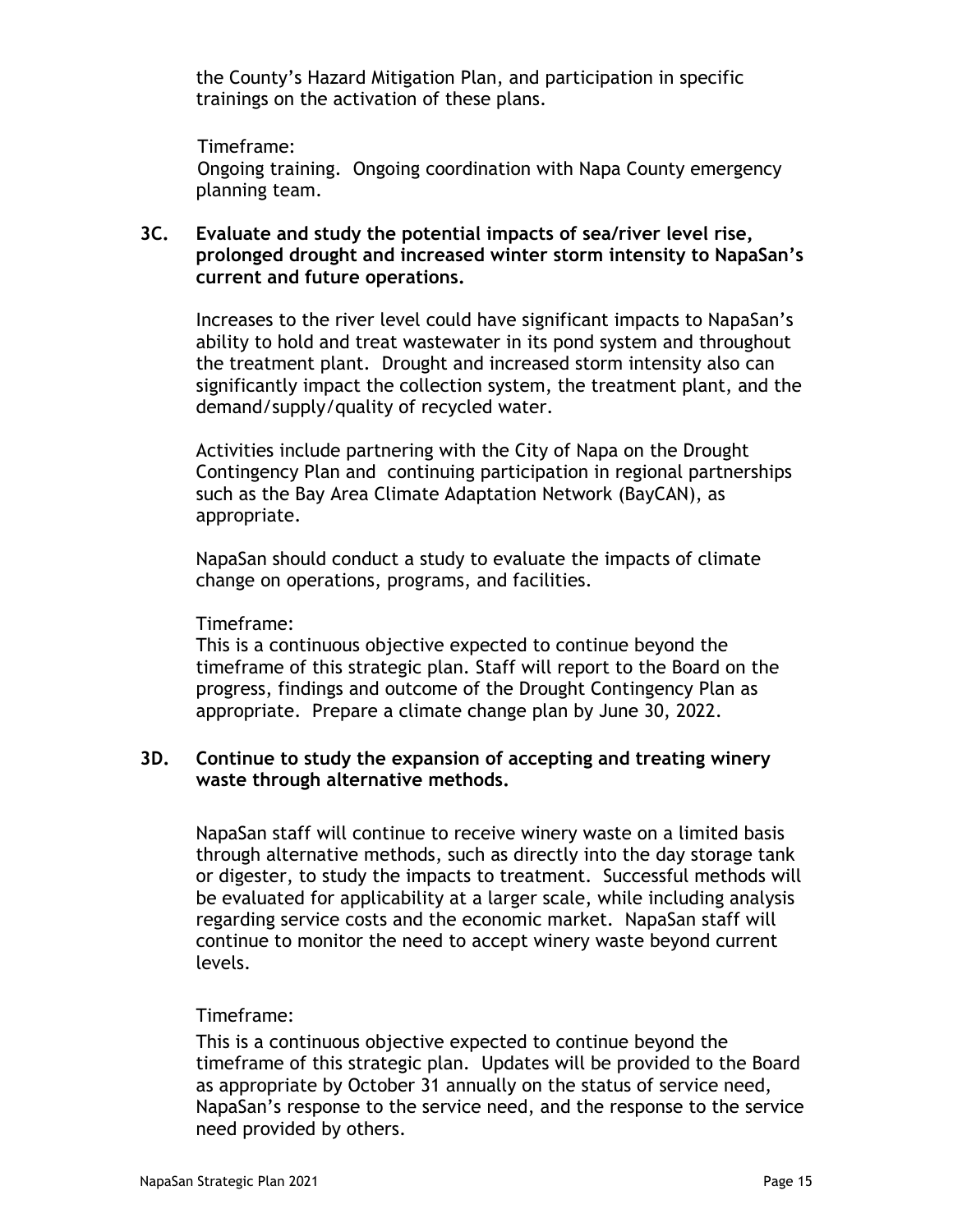## **GOAL FOUR: EMPLOYEE DEVELOPMENT**

*Maintain a dynamic and skilled workforce through employee engagement, professional development and opportunities for advancement*

The District Board wants to create a positive and respectful working environment that encourages all employees to do the best job possible for the ratepayers of NapaSan.

The District Board established the following key objectives:

## **4A. Promote NapaSan as progressive, professional workplace through engagement and the development and promotion of internships and "in training" programs**

Encourage staff to give presentations at professional organization trainings and conferences, assume leadership positions in professional organizations; engage in interagency exchanges of staff or trainings that showcase innovative approaches. Maintain an active role in BAYWORK, offer internship opportunities and scholarships, and promote careers in the water sector at career fairs, direct engagement with local students, during plant tours and at public events.

#### Timeframe:

This is a continuous process improvement goal expected to continue beyond the timeframe of this strategic plan. Staff will report to the Board in the Quarterly Reports on activities and accomplishments under this objective.

## **4B. Conduct Employee Surveys, as appropriate**

The last employee survey was in Fall 2017. Continue the pattern of surveying employees periodically to ensure we are providing successful work environment so employees can come to work each day and give their personal best. Successful customer services starts with a productive and satisfied workforce.

Timeframe: Conduct the next employee survey in Fall 2022.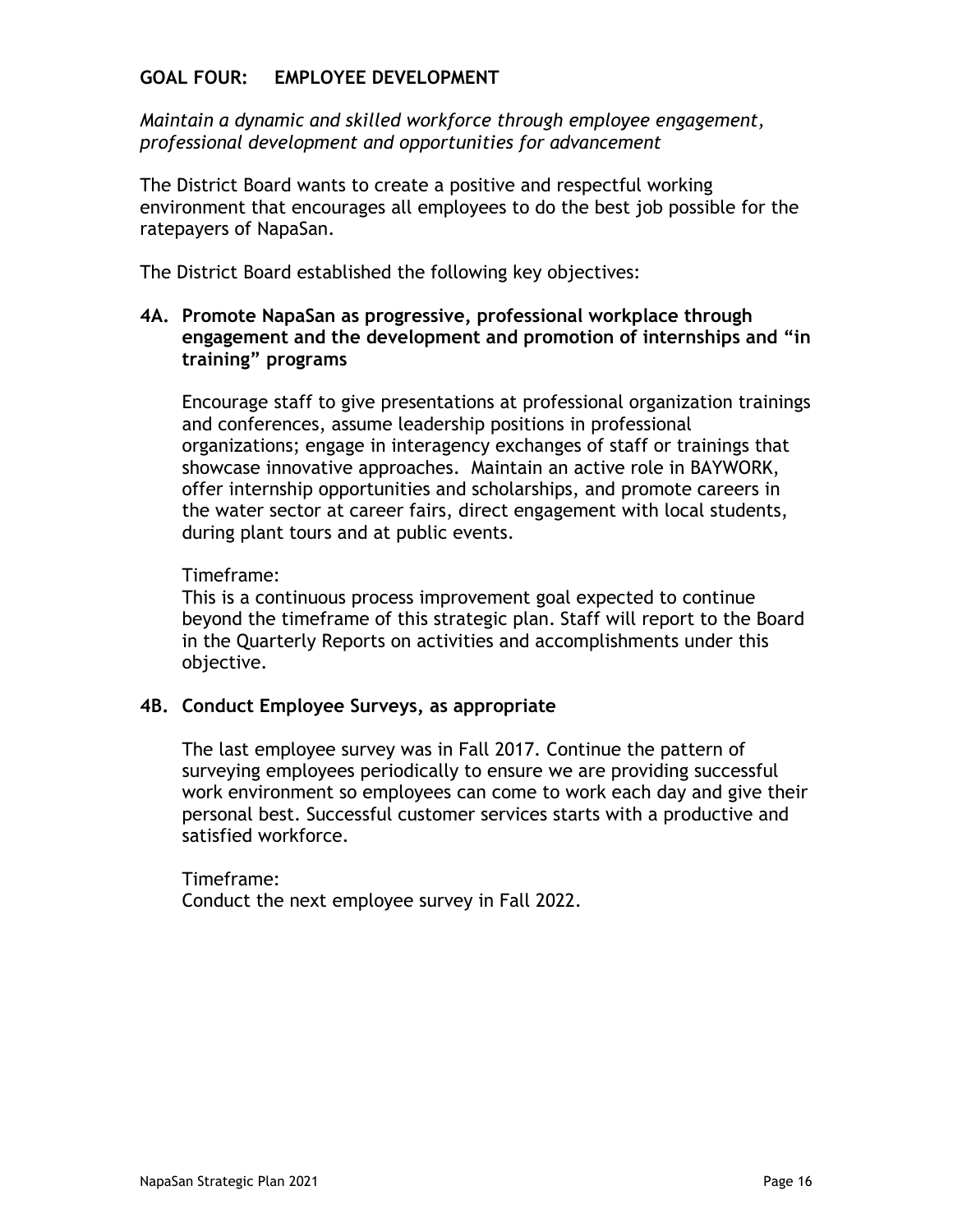## **4C. Prepare for and begin MOU Negotiations of Year-Two Reopener**

The two labor MOUs and one management association agreement for NapaSan are scheduled for a year-two reopener.

#### Timeframe:

The Board already maintains a contract with a labor relations firm to assist in MOU negotiations and other labor relations activities. It is expected that preparation for negotiations of the year-two reopener will begin in early 2022, with revised MOUs approved by June 30, 2022. Specific direction will be provided by the Board in closed session.

#### **4D. Address succession planning through supervisory/management training and an internal mentorship program**

Develop an appropriate internal management training program to ensure managers/supervisors have the right skills and abilities to lead their team consistent with the core values. Ensure adequate training and opportunities are provided and encouraged for employees to develop the skills and experiences necessary to promote into more responsible positions.

#### Timeframe:

Hire a consultant to help develop an ongoing program by conducting a gap analysis and recommending the most effective practices to implement. Report to the Board by March 1, 2022 on new practices that have been or will be implemented.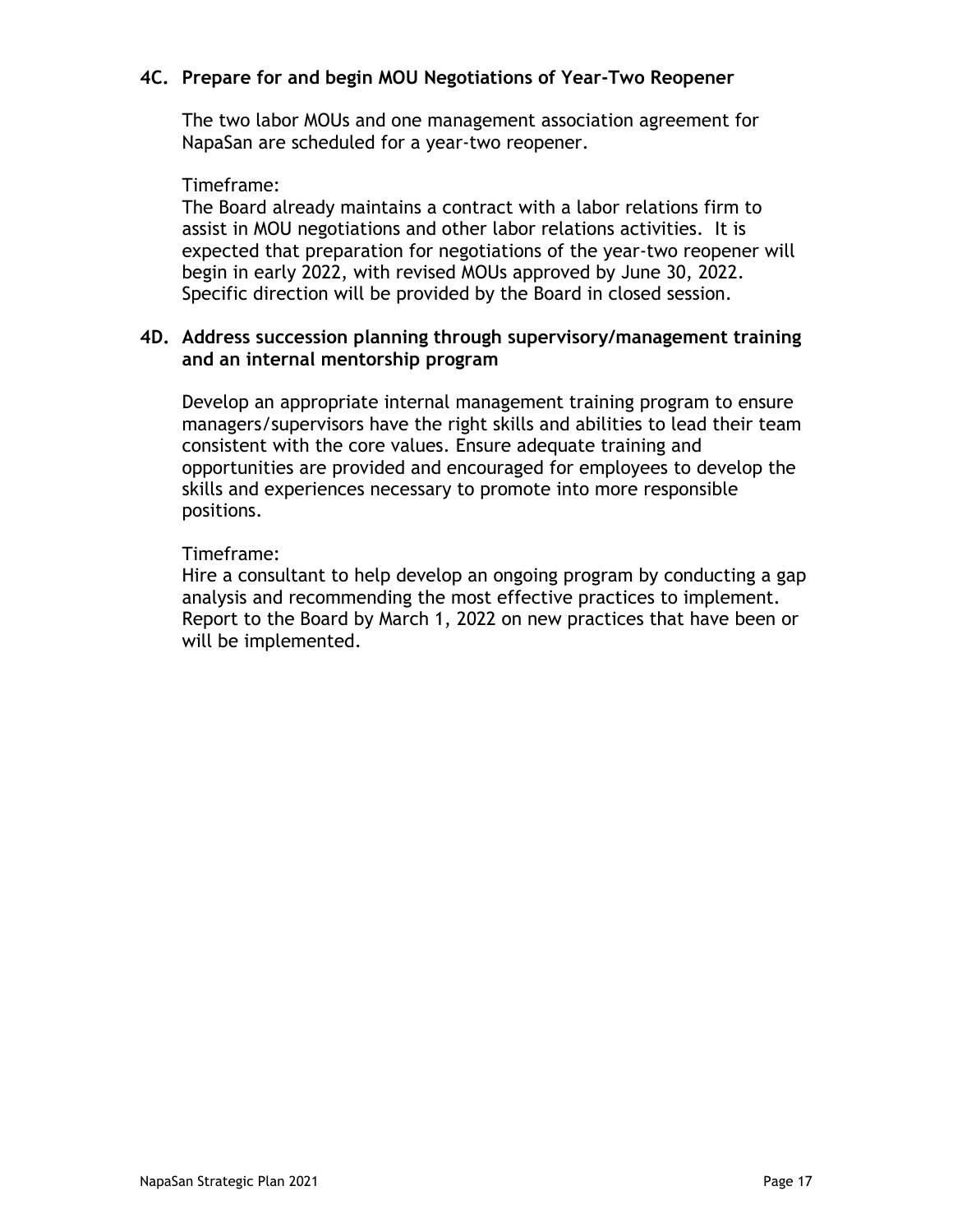## **GOAL FIVE: COMMUNITY OUTREACH AND COMMUNICATION**

*Provide ratepayers with the information they need to understand NapaSan's mission, operations, finances and rate structures.*

The District Board wants to ensure that NapaSan operates in a transparent manner, communicates the value of NapaSan's services, and serves as a resource to all ratepayers.

The District Board established the following key objectives:

**5A. Inform and engage the community and stakeholders to increase and promote understanding of NapaSan services, rates, and key messages.**

Continue to communicate NapaSan's key education and organizational messages to increase awareness of NapaSan as an agency and gain support for initiatives, programs, and the mission of NapaSan.

#### Timeframe:

Staff will send two issues of the pipeline newsletter annually (one in the fall and one in the spring). Staff will plan and host an annual open house (typically in the fall). Staff will plan and host an annual citizen's academy (typically in the fall).

#### **5B. Proactively communicate with the public, stakeholders and the press regarding current programs, accomplishments, projects, and news.**

Anticipate issues and news of interest to the public and develop materials, messages, and delivery mechanisms for connecting with the public and stakeholders. Coordinate communications as appropriate with City, County, and other stakeholder groups to maximize outreach efficacy.

#### Timeframe:

This is a continuous objective expected to continue beyond the timeframe of this strategic plan.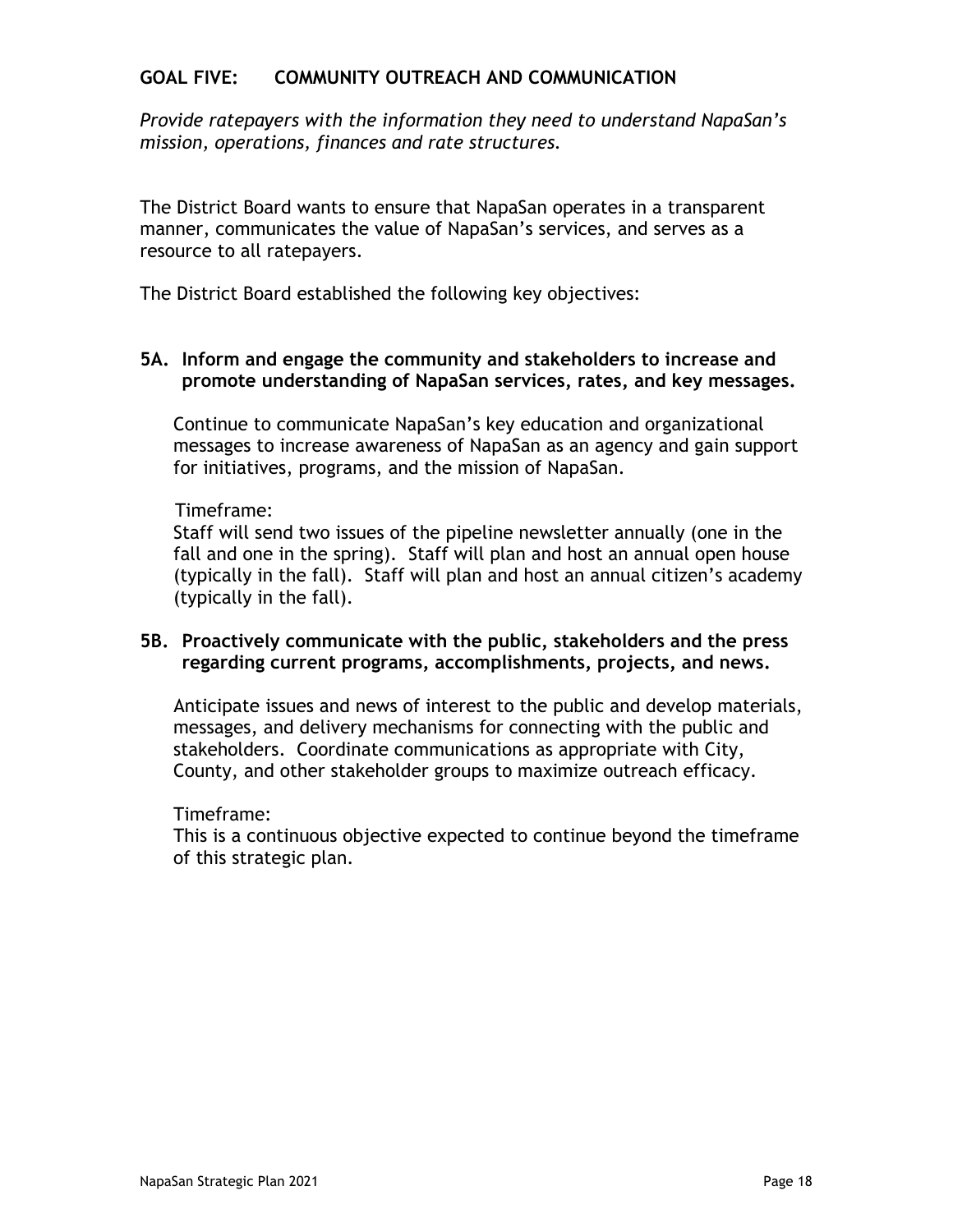## **5C. Collaborate with other local agencies and groups to meet common goals.**

Look for opportunities to work with other local agencies to achieve common goals. Enhance existing communications channels, leverage existing networks, and enhance partnerships with other local agencies, schools, industry organizations, businesses, community groups, and environmental organizations to reach and serve more of the community.

#### Timeframe:

Plan, sponsor, and participate in the annual Earth Day event in downtown Napa (typically in April). Aid in planning the Napa County Science Fair annually (typically in May).

## **5D. Build and maintain relationships with community leaders, elected officials and stakeholders.**

Engage local and regional community leaders, elected officials, and stakeholders to aid in the distribution of NapaSan's messaging to the wider community, build participation in key programs and initiatives, and increase overall awareness of NapaSan. Plan regular meetings and tour events for community leaders and officials to learn more about NapaSan as an agency.

Schedule NapaSan Board member tours of the treatment plant and schedule Board member site visits of projects in both the treatment plant and the collection system. Encourage Board member outreach through social media.

## Timeframe:

This is a continuous objective expected to continue beyond the timeframe of this strategic plan. Staff will report to the Board twice annually (in June and November) on community outreach and communication activities and planned future events.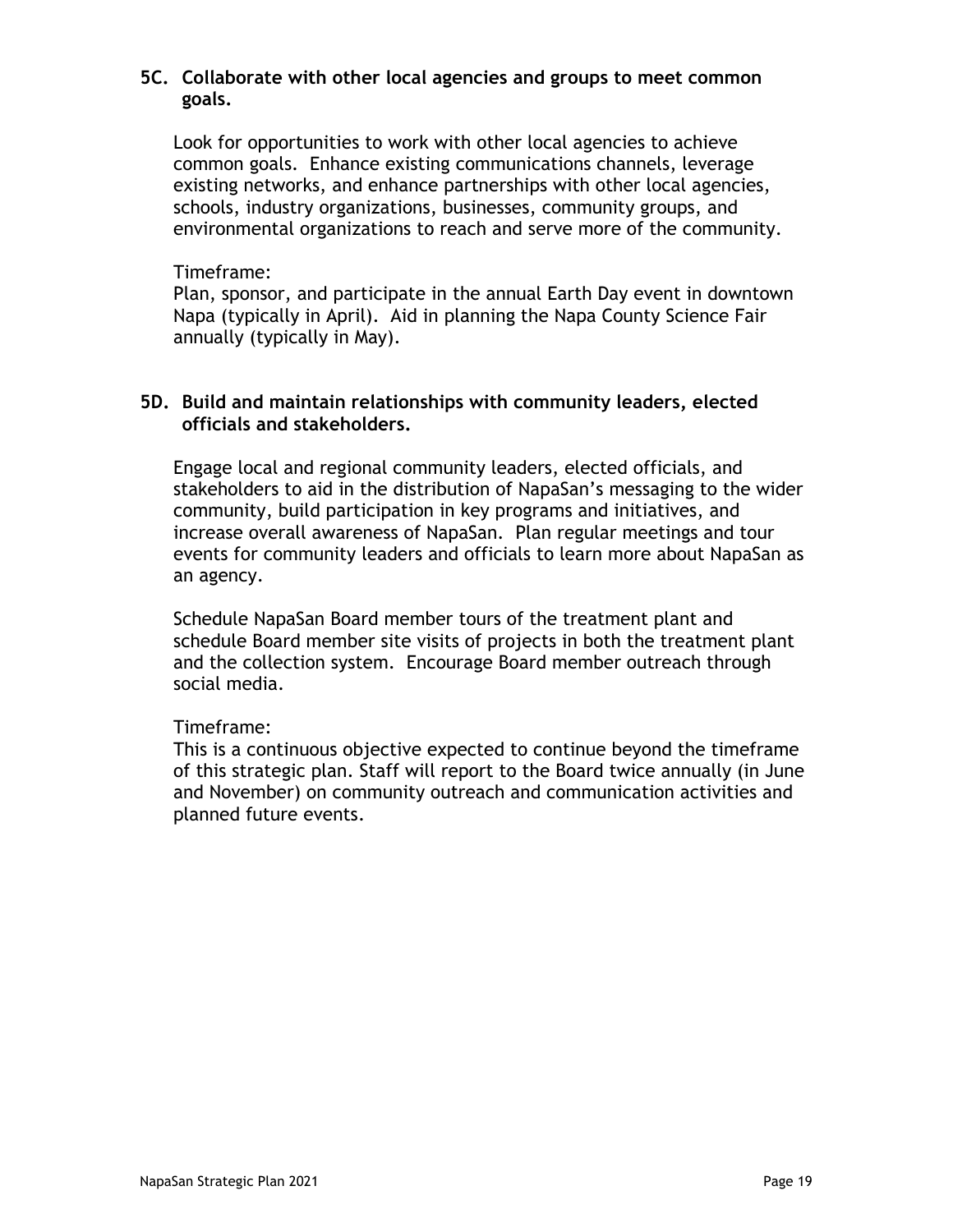### **GOAL SIX: RESOURCE RECOVERY**

*Implement policies and technologies to recover resources from wastewater for beneficial reuse.*

The District Board wants to recover resources for reuse when economically viable and a market exists for their beneficial reuse. NapaSan must also use the resources available to ensure a reliable energy supply during emergency conditions as well as during normal times.

The District Board established the following key objectives:

#### **6A. Evaluate current recycled water allocation policy.**

Determine whether there is a need to change the prioritization, and if there is additional or unused capacity that should be reallocated. Staff will prepare information for the Board to have meaningful conversations and provide direction to staff regarding the end-use of recycled water that may be available now and in the future.

#### Timeframe:

Evaluate recycled water usage against existing policy and updates will be provided to the Board annually by March 31 of each year.

#### **6B. Renew recycled water user agreements.**

NapaSan issues a recycled water user agreement to each recycled water customer that includes requirements for use, reporting, and cost. The recycled water user agreement template and content was approved by the Board in 2014. All agreements are set to expire on in December 2022.

#### Timeframe:

Revise recycled water user agreement template and content for Board consideration by June 30, 2022. Reissue recycled water user agreements by December 31, 2022.

## **6C. Participate with local and regional partners on long-term opportunities for water reuse.**

Continue participation and coordination with NBWRA, LCWD, MST (Napa County), and the Drought Contingency Plan agencies to plan for recycled water use expansion.

#### Timeframe:

This is a continuous process improvement goal expected to continue beyond the timeframe of this strategic plan. Staff will report to the Board in the Quarterly Reports on activities and accomplishments under this objective.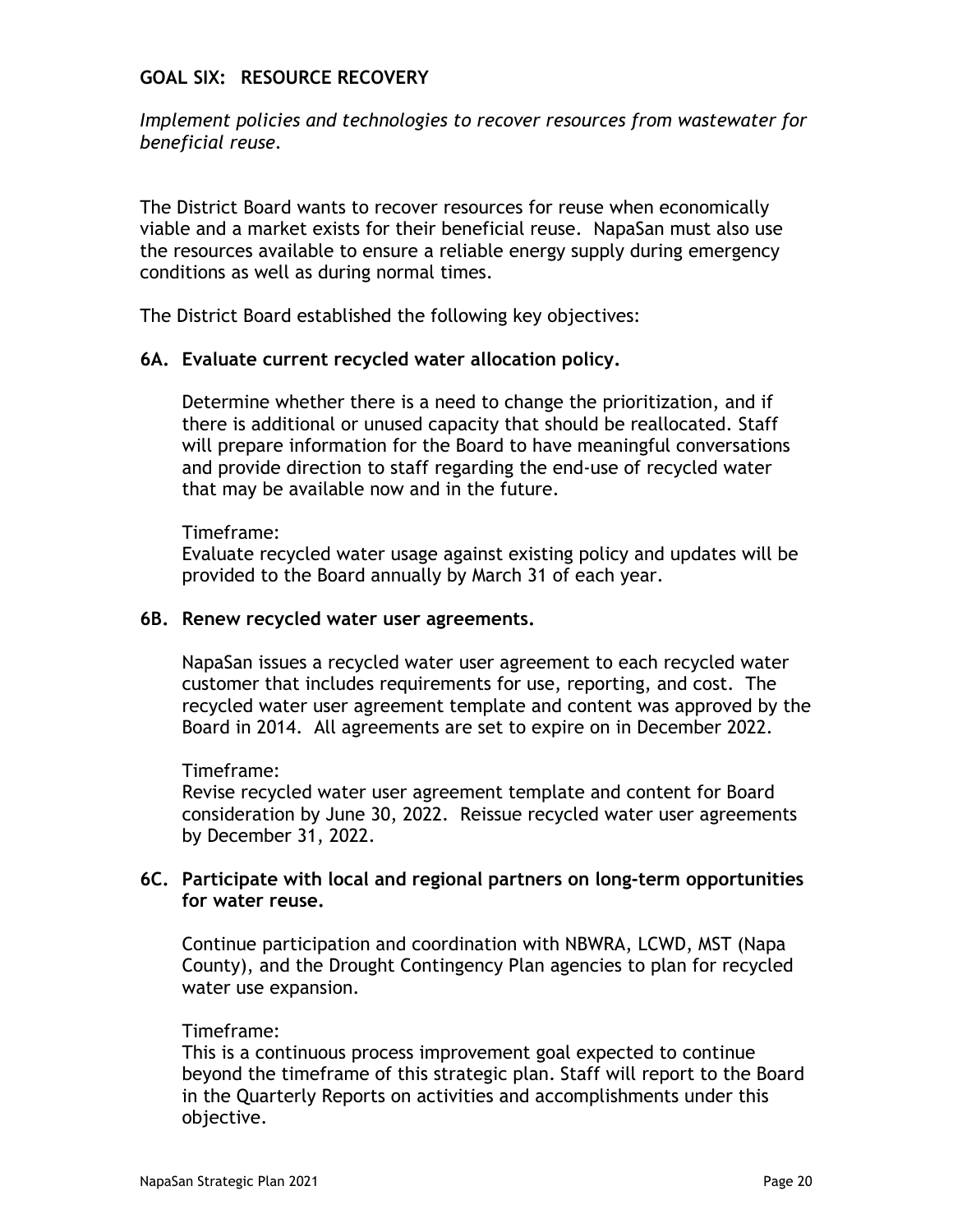#### **6D. Develop a partnership with cities of Napa and American Canyon, if possible, to complete a preliminary feasibility study for developing a "purified water" potable reuse program.**

NapaSan staff will continue to coordinate with Cities of Napa and American Canyon on the Drought Contingency Plans which includes exploring "purified water" potable reuse options. Evaluate public communication and outreach options for a future potential potable reuse project.

Timeframe: Ongoing. Staff to provide periodic updates to the Board.

## **6E. Evaluate energy self-generation with the primary goal of decreasing overall energy costs and reliance on the energy grid, and recommend policy options for consideration.**

Chemistry and energy are the largest "consumables" in the operating budget, making up about 31.4% of the total Services and Supplies budget and 12.3% of the overall operating budget. Evaluate and recommend ways to reduce energy and chemistry consumption.

Explore the expansion of high-strength waste receiving and the internal combustion combined heat and power (Cogen) system, linear electromagnetic induction, fuel cell, expanded solar, or other ideas to increase NapaSan's generation of electrical power, as long as there is both immediate and long-term cost savings. Energy projects will be studied as part of the Treatment Plant Master Plan (Goal 1D).

Timeframe: Staff will provide an update to the Board by September 30, 2022.

## **6F. Improve recycled water quality to increase appeal and acceptability of recycled water to current and future users.**

All of NapaSan's recycled water is treated to meet the highest recycled water tertiary treatment water quality standards in Title 22. However, those standards allow for chloride levels that could be detrimental to sensitive grape species. NapaSan has been working to reduce the amount of chlorides in recycled water through the reduction of salt water  $| \mathbf{a} |$ into sewer pipes and through altered water treatment management. Staff will continue to emphasize salt water  $I \oplus I$  projects, management practices, and pollution prevention efforts to reduce chlorides to acceptable levels.

## Timeframe:

Complete the rehabilitation of the 66-inch trunk main from Kaiser Road to IPS and evaluate the impacts on chlorides by April 30, 2022. Report regularly on chloride testing results through weekly website updates during the irrigation season and periodic reports to the Board.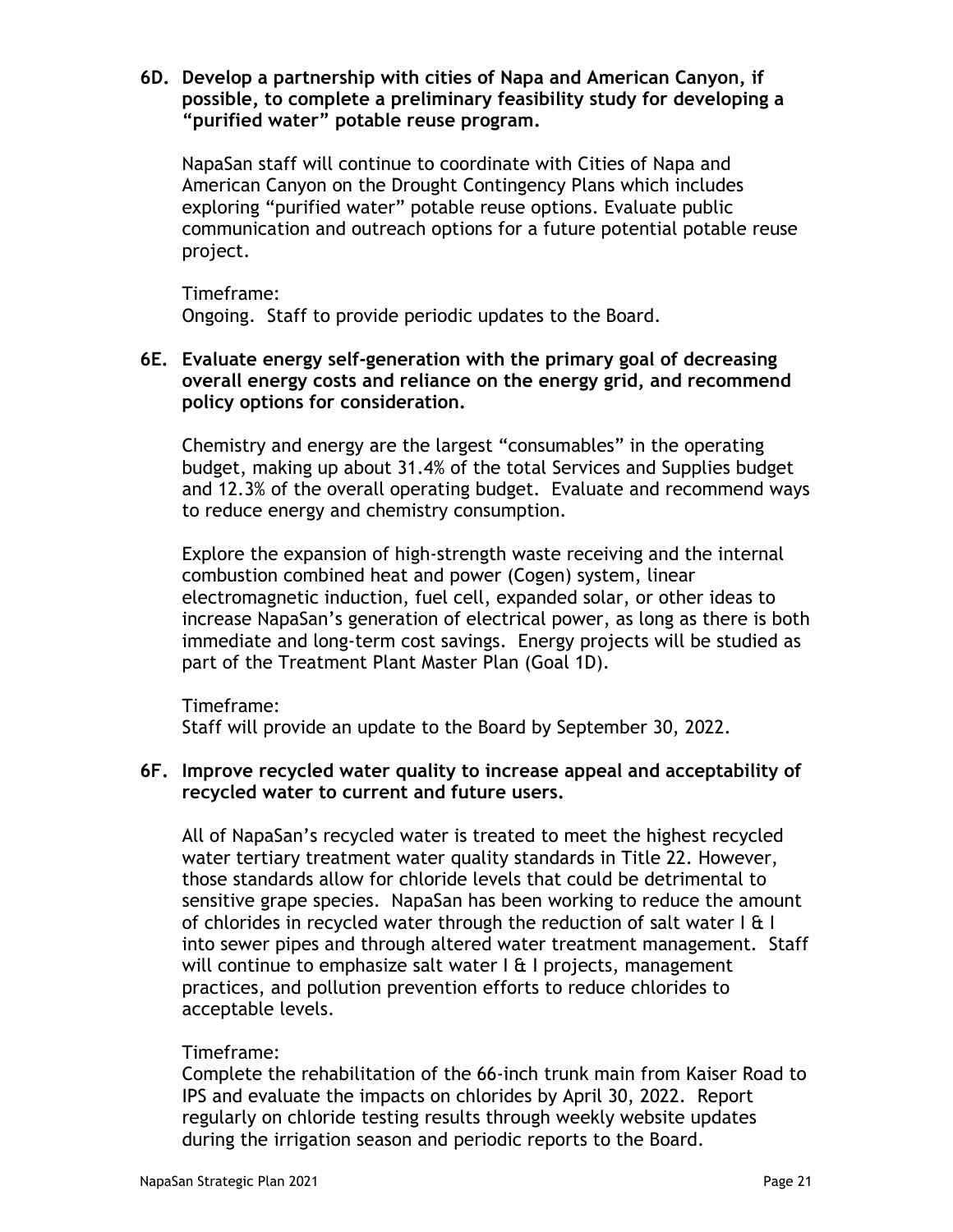## **GOAL SEVEN: REGULATORY COMPLIANCE**

*Implement policies, best practices and capital investments to ensure compliance with all federal, state and local regulatory requirements.* 

The District Board wants NapaSan to comply with all existing and future regulatory requirements. This includes its NPDES permit, SWRCB and RWQCB general orders, BAAQMD permits, Cal/OSHA standards, and other federal, state and local laws.

The District Board established the following key objectives:

#### **7A. Negotiate a new National Pollutant Discharge Elimination System (NPDES) permit with the Regional Water Quality Control Board (RWQCB)**

NapaSan must renew its NPDES every 5 years. The current permit expires in August 2021.

#### Timeframe:

New NPDES Permit is expected to be issued by the RWQCB in late-fall 2021. Staff will provide a report to the Board by February 28, 2022 on details of the new NPDES Permit.

#### **7B. Stay current on proposed state and federal legislation that could positively or negatively impact NapaSan's current or future operations.**

NapaSan staff should actively engage with federal, state and regional associations to remain aware of potential changes in the regulatory environment, and respond when appropriate with suggestions to improve regulations. This will be done through active participation in CASA, CSDA, BACWA, CWEA, NACWA, WateReuse, and other appropriate organizations.

#### Timeframe:

Ongoing. General Manager or Legal Counsel will periodically update the Board on pending legislation and regulations that could impact NapaSan.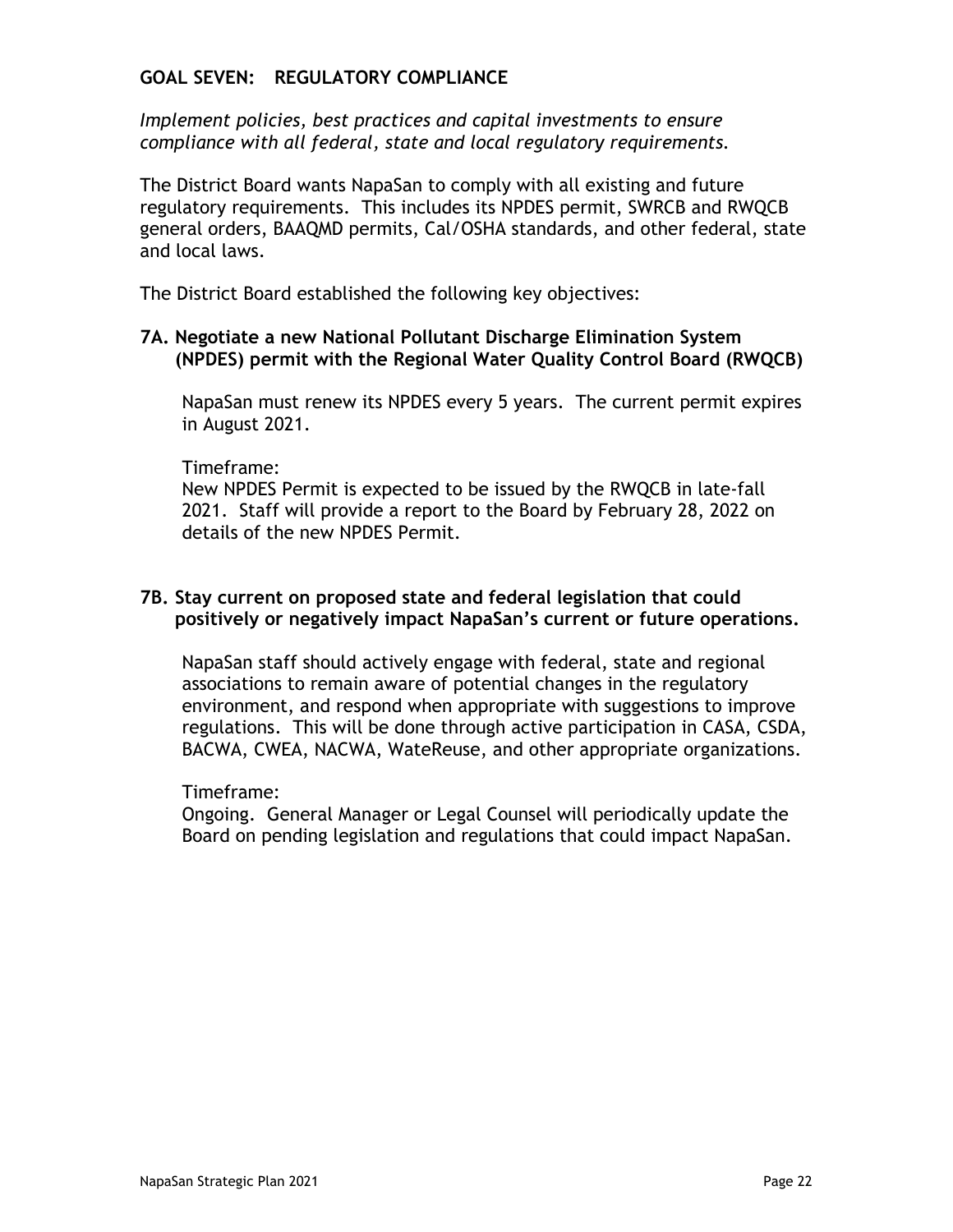## **7C. Continue compliance with permits and reporting requirements.**

NapaSan holds permits to operate from the Regional Water Quality Control Board (NPDES permit), the Bay Area Air Quality Management District (BAAQMD), and the Environmental Lab Accreditation Program (ELAP). Additionally, NapaSan must comply with general orders issued by the State of California including the Waste Discharge Requirements for Sanitary Sewer Systems (SSS-WDR) and the Waste Discharge Requirements for Recycled Water Use.

Staff will continue to comply with permit and reporting requirements.

#### Timeframe:

Ongoing. General Manager will periodically update the Board as needed.